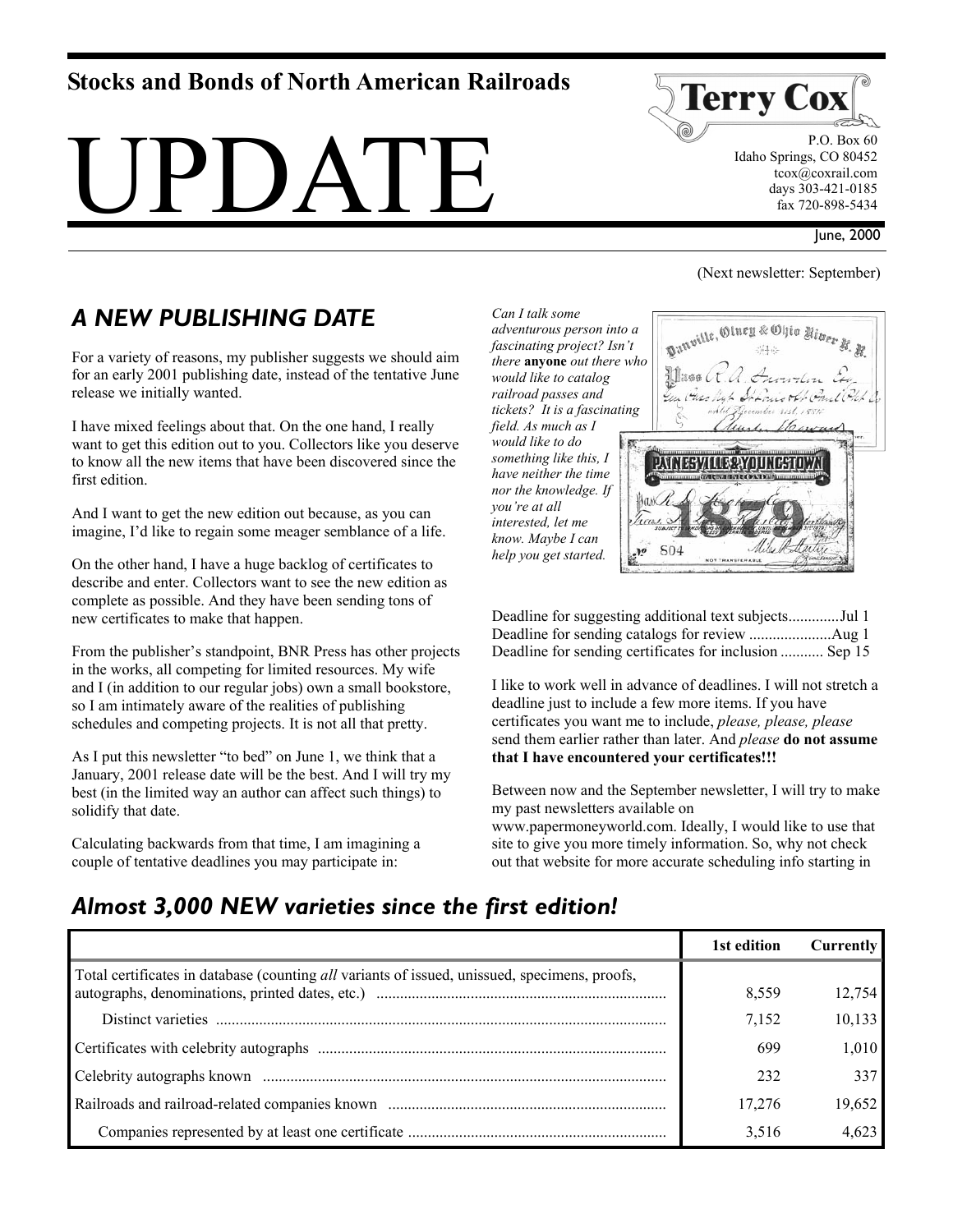# *THANKS! TO THESE NEW AND CONTINUING CONTRIBUTORS*

William Bryk Jordan Demar Ken Holter Doug McDonald John Martin

Bob Patetta William Sapara Jürgen von der Brake Paul Willson Scott Winslow

# *I RECOMMEND JOINING THE IBSS*

In the past few months, I've received some tremendous help from members of the *International Bond and Share Society*. Almost every IBSS newsletter contains something about railroad companies and railroad certificates. I've found membership extremely helpful, and I'm sure you will, too. For membership info, contact the IBSS at either PO Box 430, Hackensack, NJ 07602 or membership@scripophily.org. The organization's web site is www.scripophily.org



*I have this catalog, but I am missing many you might have. If you write or e-mail, I will send you a current list of every catalog and fixed-price list I have examined so far. All I ask is a chance to see your catalogs and make copies.* 

# *DO YOU COLLECT CERTIFICATES FROM COMPANIES SOUTH OF THE U.S.?*

You may remember me saying that I have a hard time finding information about companies and certificates from Mexico, Central America, and the Caribbean.

Part of the problem is financial. I cannot afford to subscribe to all the auction catalogs published in the U.S. and in Europe. I give grateful thanks to the tiny fraction of catalogers who send me their catalogs for free.

From a monetary standpoint, one year of catalog subscriptions would cost me more than all my royalty income from writing this price guide. Since I lack certain catalogs, I miss many items.

I perceive the second problem to be a limited interest among collectors for Central American certificates. As a consequence, scarce and rare items often get sold in multiitem auction lots and all details are lost.

However, I think the deepest problem is really **a very limited amount of material** available to collectors. Without a minimum number of collectible certificates to go around, it is hard for collectors to get interested in that part of the hemisphere. Low interest means low prices. If rarity were the only determinant on price, some Central American certificates would be among the most expensive in the hobby.

I want to improve the information available to collectors on what is out there. To that end, I solicit two types of information: company names and copies of certificates. To show you my need for information, consider that I have over 19,300 U.S. and Canadian railroad and railroad-related companies in my database. All the rest of North America is represented by *only 247 companies*!

Topography certainly limited rail development, and consequently, the number of companies involved in railroading. So did the early Latin American trend of nationalization. Nonetheless, the diversity of collectible railroad tickets from pre-1920 Mexico suggests the number of railroad companies in that country should be substantially higher than the mere 211 companies I have in the database. I presume other Central American countries to be similar.

Here are my current population statistics:

|                    | Companies | Represented by certs |
|--------------------|-----------|----------------------|
| U.S. and Canada    | 19,324    | 4,581                |
| Barbados           |           |                      |
| Belize             | *         |                      |
| Costa Rica         | 2         |                      |
| Cuba               | 18        | 18                   |
| Dominican Republic | 0         |                      |
| El Salvador        |           |                      |
| Guatemala          | 5         | 4                    |
| Haiti              |           | 0                    |
| Honduras           | 4         | 4                    |
| Jamaica            | 3         | 3                    |
| Mexico             | 211       | 47                   |
| Nicaragua          | *         |                      |
| Panama             |           |                      |
| Puerto Rica        |           |                      |
| St. Christopher    |           |                      |
|                    |           |                      |

\* = railroads known, either past or present, but no details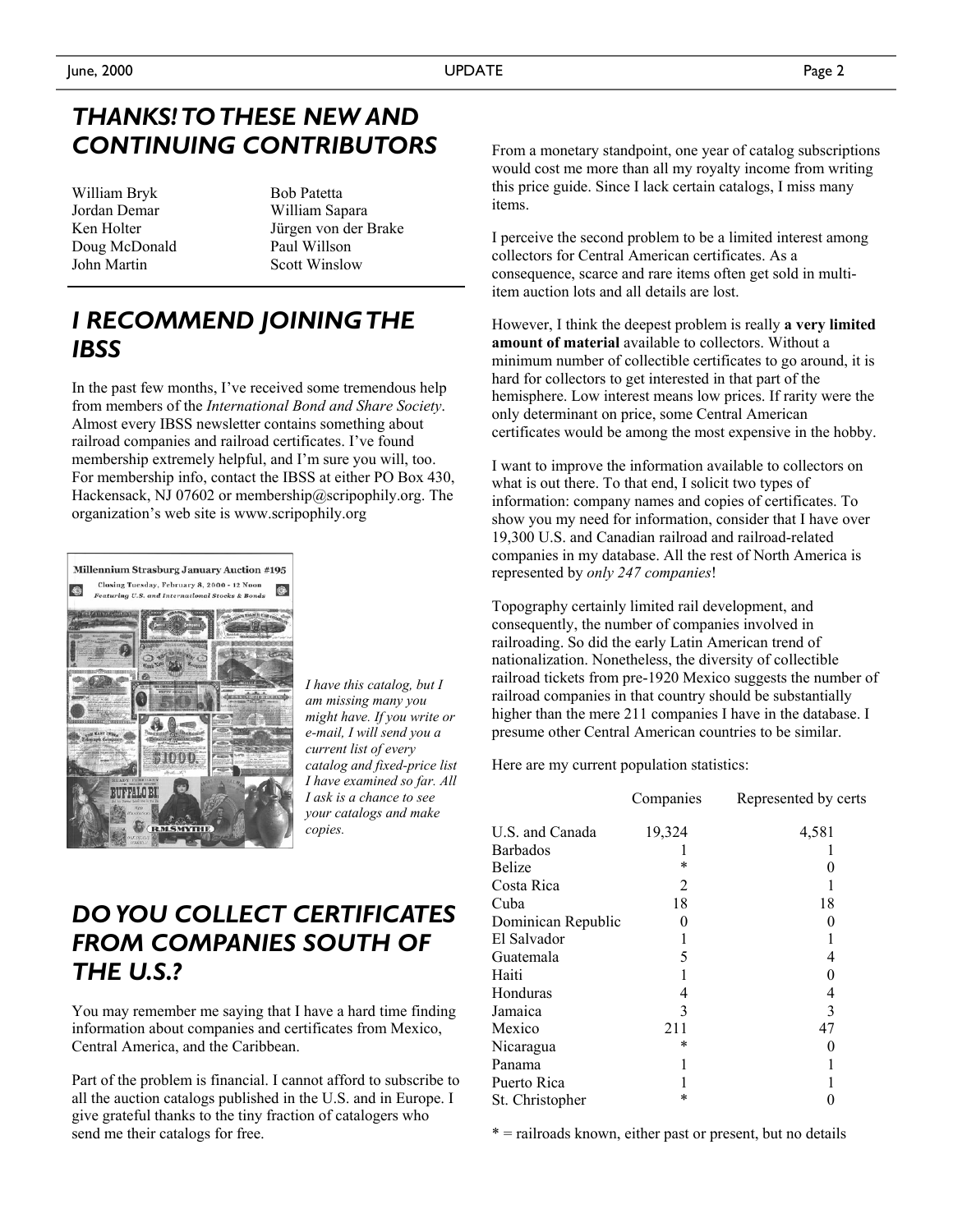

*Terry Cox does not often wear a suit and tie. When he does, he kinda looks like this.* 

# *THANKS FOR THE CATALOGS*

Collectors sent twenty to thirty catalogs this past quarter, including several much-needed German catalogs and Erik Boone catalogs. That reminds me to re-emphasize the point I tried to make in the March newsletter. *If you're not finding anything new, try European sales*.

Yes, European prices will be higher than you are used to in the U.S. But here's a little secret — a lot of rarities are going unsold! Some of my European correspondents are picking up some *incredible* U.S. pieces, many of which I've never seen sold in America. But, even highly experienced European collectors are missing some one-of-a-kind certificates.

Don't get me wrong. There are actually many, many more rarities appearing in U.S. sales. So many, in fact, that I don't fully understand how collectors can say they are having trouble finding new certificates. What I will say, though, is that many of those extreme rarities are NOT OBVIOUS.

# *THE LITTLE MIAMI RAILROAD*

Collectors started sending a ton of Little Miami certificates a year or two ago. So many, in fact, that I thought I was going to scream if I saw another one.

Fortunately, a sufficient number of sub-varieties emerged to keep the search interesting. Additionally, the various certificates showed a clear-cut name change around the turn of the century.

I have no idea whether that name change signaled a reincorporation or not, but if you have additional information, please let me know. Additionally, if you have certificates that I do not show, please send me a copy. Here is how I currently divide the stock certificates for this company:

## **LIT-283a (The) Little Miami Rail Road Co.**

| closed cab loco pulls train r-1 on curve |  |
|------------------------------------------|--|
|                                          |  |
| open cab loco pulls one car l-r          |  |
| capital \$750,000*                       |  |
|                                          |  |
|                                          |  |
|                                          |  |
|                                          |  |
|                                          |  |
|                                          |  |

## **LIT-283b The Little Miami Railroad Co.**

| open cab loco pulls one car l-r |  |
|---------------------------------|--|
|                                 |  |
|                                 |  |
|                                 |  |
|                                 |  |

\* capital value often covered with kraft tape

Not meaning to single out any one auction house over another, I want you to look carefully at non-illustrated and multi-item auction lots. In **every** sale I can remember in the

last couple of years, I saw seriously scarce certificates escape attention because they were either not photographed or they were grouped with overly common certificates in non-illustrated lots of 5, 10, and 20 pieces.

In such settings, I commonly see certificates selling for as little as onetenth their probable collectible value.

Don't believe me? Mark some imaginary bids in your auction catalog. Then check realized prices. See what you *could* have bought. Realize, though, that such buying opportunities will *not* last forever.